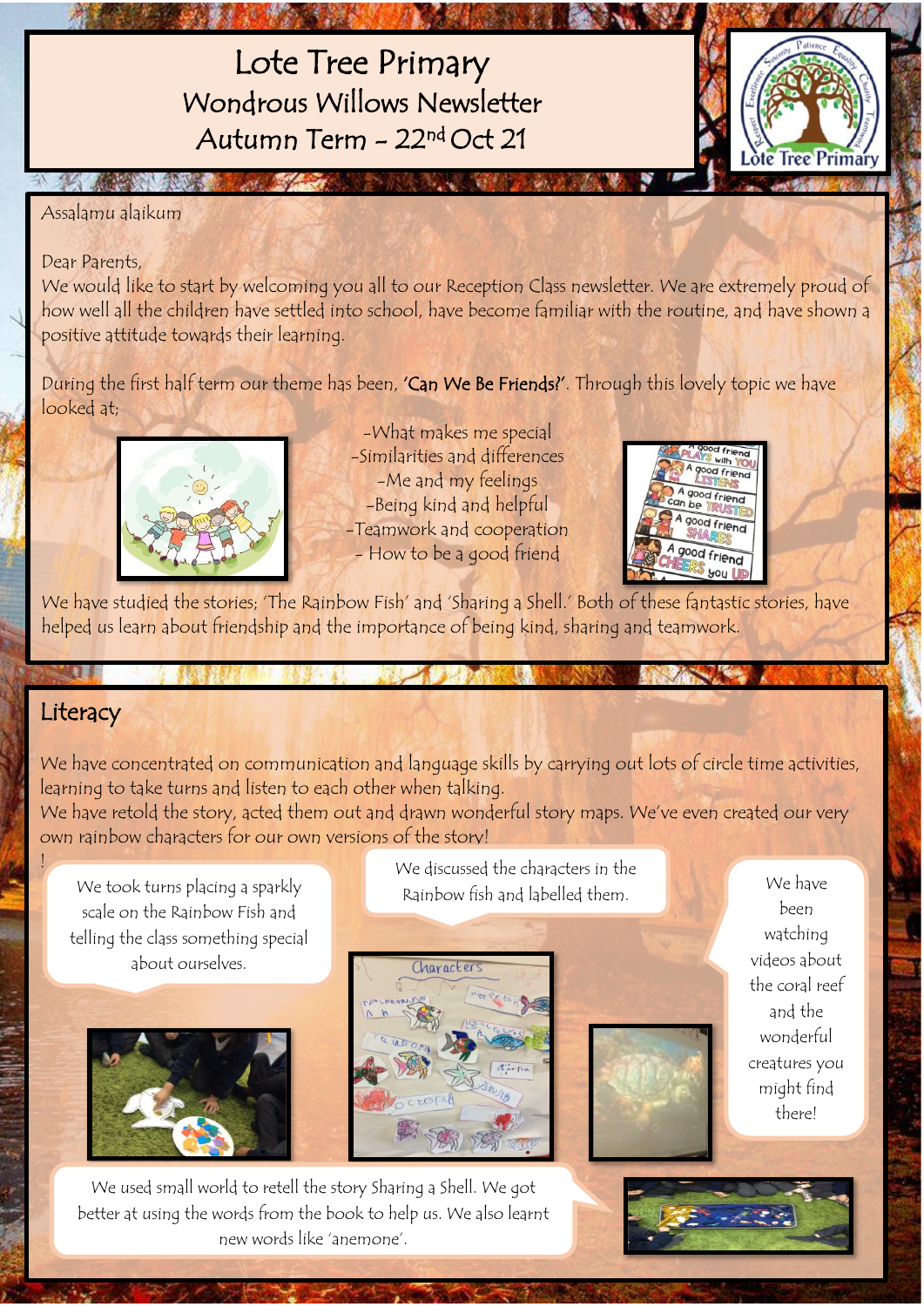### **Numeracy**

In Numeracy, we have been building on our counting skills and number recognition. We have been carrying out lots of activities to help us gain a deep understanding of numbers to 5. We spent much of our time 'saying what we see' and giving answers using full sentences such as, 'They are the same because', 'They are different because' and 'I can see…'. As well as this, we are beginning to develop our ability to subitise amounts which means being able to identify how many items are in a group without counting



### Understanding the World

We have dived deep 'Under the Sea' to explore a wide range of sea creatures this term. We have been learning facts about our chosen sea creatures; we were most fascinated to find out that dolphins sleep with one eye open to protect themselves from predators and that jellyfish are not actually fish! We have had fun looking at the different properties of sea creatures and classifying them!





#### i Expressive Arts and Design

3

j ŧ

 We have been getting very creative, developing our fine motor skills to create a wide range of sea creatures using a variety of mixed media.